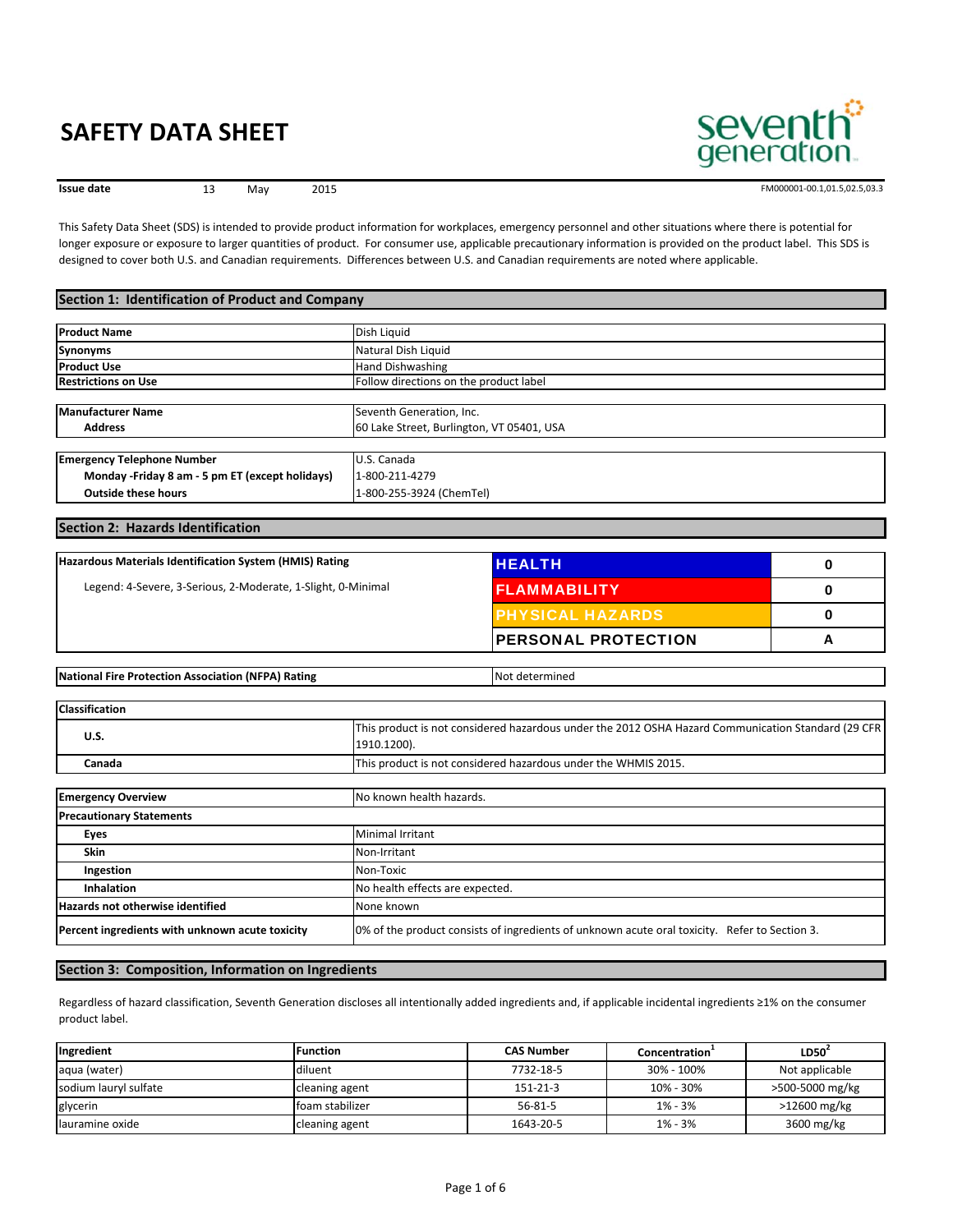# seventh generation

| caprylyl/myristyl glucoside                                                                                                                                                                                                                                                                                         | cleaning agent     | 68515-73-1 & | $\leq 1\%$ | $>$ 2000 mg/kg |  |
|---------------------------------------------------------------------------------------------------------------------------------------------------------------------------------------------------------------------------------------------------------------------------------------------------------------------|--------------------|--------------|------------|----------------|--|
|                                                                                                                                                                                                                                                                                                                     |                    | 110615-47-9  |            |                |  |
| magnesium chloride                                                                                                                                                                                                                                                                                                  | viscosity modifier | 7791-18-6    | $\leq 1\%$ | 8100 mg/kg     |  |
| citric acid                                                                                                                                                                                                                                                                                                         | pH adiuster        | 77-92-9      | $\leq 1\%$ | 3000 mg/kg     |  |
| essential oils & botanical extracts*                                                                                                                                                                                                                                                                                | tragrance          | mixture      | $\leq 1\%$ | $>2000$ mg/kg  |  |
| benzisothiazolinone (and)                                                                                                                                                                                                                                                                                           | preservatives      | 2634-33-5 &  | $\leq 1\%$ |                |  |
| methylisothiazolinone                                                                                                                                                                                                                                                                                               |                    | 2682-20-4    |            | $>2500$ mg/kg  |  |
| $\frac{1}{2}$ $\frac{1}{2}$ $\frac{1}{2}$ $\frac{1}{2}$ $\frac{1}{2}$ $\frac{1}{2}$ $\frac{1}{2}$ $\frac{1}{2}$ $\frac{1}{2}$ $\frac{1}{2}$ $\frac{1}{2}$ $\frac{1}{2}$ $\frac{1}{2}$ $\frac{1}{2}$ $\frac{1}{2}$ $\frac{1}{2}$ $\frac{1}{2}$ $\frac{1}{2}$ $\frac{1}{2}$ $\frac{1}{2}$ $\frac{1}{2}$ $\frac{1}{2}$ |                    |              |            |                |  |

\*Free & Clear: not applicable.

\*Lavender Floral & Mint: cananga odorata (ylang ylang) flower oil, citrus aurantifolia (lime) oil, citrus aurantium dulcis (orange) oil, lavandula hybrida (lavandin) oil, mentha piperita (peppermint) oil, mentha viridis (spearmint) leaf oil. d-Limonene is a component of these essential oils.

\*Lemongrass & Clementine Zest: canarium luzonicum (elemi) gum nonvolatiles oil, citrus aurantium bergamia (bergamot) fruit oil, citrus aurantium dulcis (orange) oil, citrus nobilis (mandarin orange) peel oil, cymbopogon schoenanthus (lemongrass) oil, tangelo oil. d-Limonene is a component of these essential oils.

\*Fresh Citrus & Ginger: canarium luzonicum (elemi) gum nonvolatiles, cedrol, cinnamomum zeylanicum (cinnamon) bark extract, citrus aurantifolia (lime) oil, citrus aurantium amara (bitter orange) oil, citrus aurantium bergamia (bergamot) fruit oil, citrus aurantium dulcis (orange) oil, citrus limon (lemon) peel oil, coriandrum sativum (coriander) fruit oil, elettaria cardamomum (cardamon) seed oil, eugenia caryophyllus (clove) leaf oil, myristica fragrans (nutmeg) kernel oil, pelargonium graveolens (geranium) flower oil, zingiber officinale (ginger) root oil. d-Limonene is a component of these essential oils.

\*Fresh Lime & Lavender: cananga odorata (ylang ylang) flower oil, citrus aurantifolia (lime) oil, citrus aurantium dulcis (orange) oil, lavandula hybrida (lavandin) oil, mentha piperita (peppermint) oil, mentha viridis (spearmint) leaf oil.d-Limonene is a component of these essential oils.

 $1$  Where ranges are shown, the exact concentration has been withheld as a trade secret.

 $^2$  LD50 Acute oral toxicity (rat) – This is a value provided by the raw material supplier or scientific literature. It is not a value generated by Seventh Generation by testing using rats. Seventh Generation uses alternative, non-animal based methods and scientific literature to determine the safety classification of our products and their ingredients.

#### **Section 4: First Aid Measures**

| <b>Eye Contact</b>                  | Flush eyes with water immediately after contact. Call a physician if irritation develops or persists.    |
|-------------------------------------|----------------------------------------------------------------------------------------------------------|
| <b>Skin Contact</b>                 | Rinse thoroughly with water if skin contact occurs. Call a physician if irritation develops or persists. |
| Ingestion                           | Drink 4-8 ounces of water or milk immediately. If prolonged nausea or pain occurs call a doctor.         |
| Inhalation                          | No need for first aid is expected.                                                                       |
| <b>Notes to Physician</b>           | Treat symptomatically.                                                                                   |
| Most important symptoms and effects | Acute exposure may result in eye irritation.                                                             |

#### **Section 5: Fire Fighting Measures**

| Suitable Extinguishing Media                                 | As appropriate for surrounding fire. Use water, dry chemical, carbon dioxide or foam.            |
|--------------------------------------------------------------|--------------------------------------------------------------------------------------------------|
| <b>Unsuitable Extinguishing Media</b>                        | Not available.                                                                                   |
| Specific Hazards arising from the chemical mixture           | Not available.                                                                                   |
| <b>Hazardous Combustion Products</b>                         | Not available.                                                                                   |
| <b>Protective Equipment and Precautions for Firefighters</b> | Fire fighters should wear full protective clothing and self contained breathing apparatus as for |
|                                                              | surrounding fire.                                                                                |

#### **Section 6: Accidental Release Measures**

| <b>Personal Precautions</b>             |                                                                                                   |  |
|-----------------------------------------|---------------------------------------------------------------------------------------------------|--|
| <b>Industrial Setting</b>               | Wear appropriate personal protective equipment (refer to Section 8).                              |  |
| <b>Environmental Precautions</b>        | Avoid entry into lakes, streams, ponds or public waterways.                                       |  |
| Methods for Containment and Cleaning Up |                                                                                                   |  |
| <b>Household Setting</b>                | Small spills and leaks may be cleaned up and disposed of in normal household trash or diluted and |  |
|                                         | disposed of via sewer.                                                                            |  |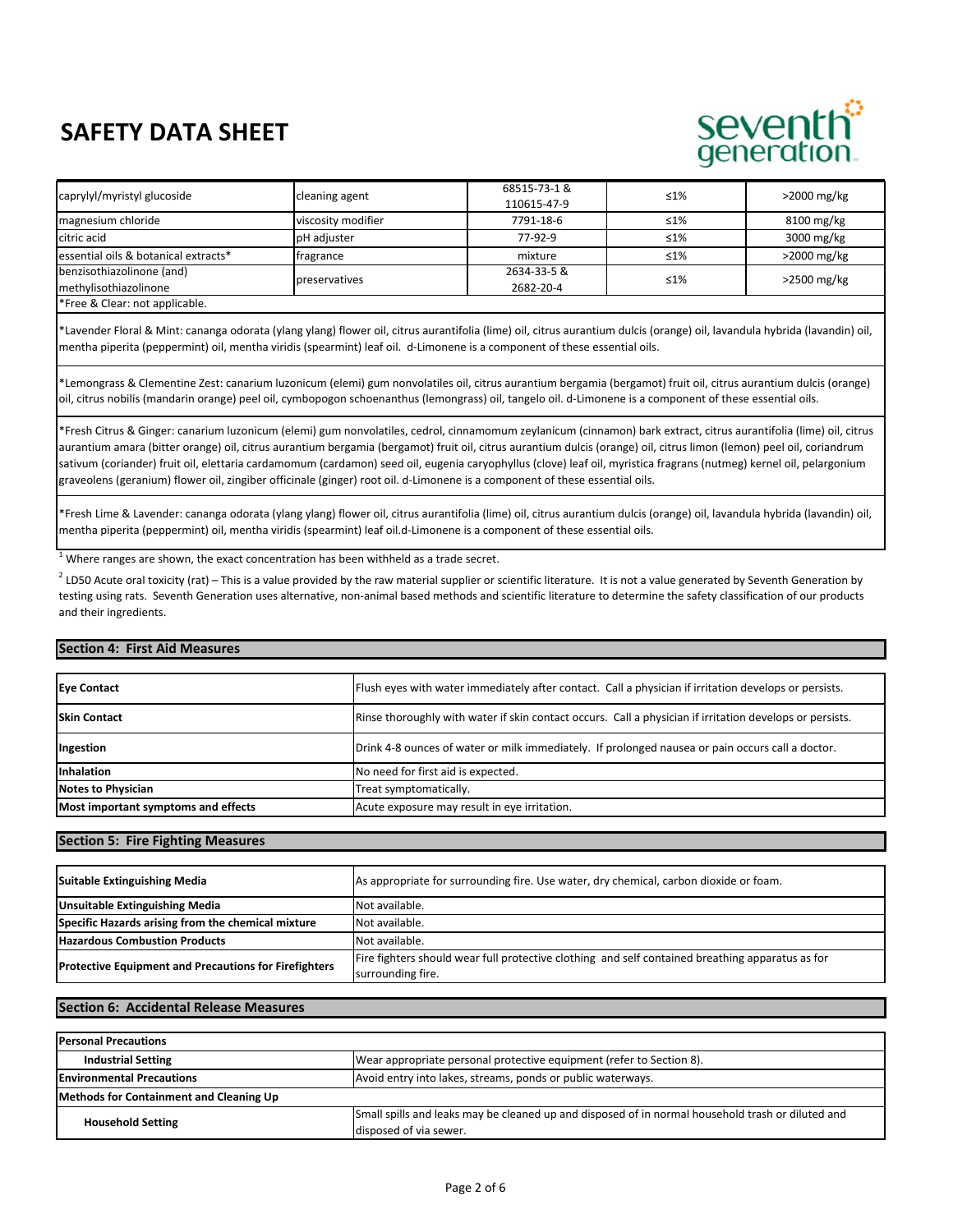

**Industrial Setting**

Before attempting clean up, refer to hazard data given. Material may be slippery if spilled and wet. Prevent spill from entering a waterway. Stop spill at source and contain material. Dispose liquid in accordance with all applicable local, state, and federal regulations. Small amounts may be flushed to sewer.

#### **Section 7: Handling and Storage**

| <b>Safe Handling</b>             |                                                                        |  |
|----------------------------------|------------------------------------------------------------------------|--|
| <b>Household Setting</b>         | Use as directed on product label.                                      |  |
| <b>Industrial Setting</b>        | Wear appropriate personal protective equipment (refer to section 8).   |  |
|                                  | <b>IKEEP OUT OF REACH OF CHILDREN AND PETS.</b>                        |  |
| Safe Storage                     | Store in original container and keep container closed when not in use. |  |
|                                  | Avoid freezing.                                                        |  |
| <b>Storage Incompatibilities</b> | None known.                                                            |  |

#### **Section 8: Exposure Controls, Personal Protection**

| None known.                                                              |
|--------------------------------------------------------------------------|
| Not applicable.                                                          |
|                                                                          |
| No special precautions necessary as long as product is used as directed. |
|                                                                          |
| None required under normal conditions. General ventilation required.     |
| Goggles or other protective eye wear may be worn for protection.         |
| Gloves may be worn for protection.                                       |
| Handle in accordance with good industrial hygiene and safety practice.   |
|                                                                          |

#### **Section 9: Physical and Chemical Properties**

| <b>Physical State</b> | Liquid.                                                                                   |
|-----------------------|-------------------------------------------------------------------------------------------|
| <b>Color</b>          | Light amber                                                                               |
| Clarity               | <b>Clear</b>                                                                              |
| <b>Odor</b>           | Unscented: Characteristic of the ingredients. Scented: Characteristic of the ingredients. |
| <b>Odor Threshold</b> | Not available.                                                                            |

| pH                                             | $7.9 - 8.1$                      |
|------------------------------------------------|----------------------------------|
| <b>Melting Point</b>                           | Not available.                   |
| <b>Freezing Point</b>                          | Not available.                   |
| <b>Initial Boiling Point and Boiling Range</b> | Not available.                   |
| <b>Flash Point</b>                             | Not available. Aqueous Solution. |
| <b>Evaporation Rate</b>                        | Not available.                   |
| <b>Upper Explosive Limit (UEL)</b>             | Not applicable.                  |
| Lower Explosive Limit (LEL)                    | Not applicable.                  |
| <b>Vapor Pressure (mmHg)</b>                   | Not available.                   |
| Specific Gravity (H2O = 1)                     | $1.01 - 1.04$                    |
| <b>Relative Density</b>                        | Not available.                   |
| Vapor Density (Air = 1)                        | Not available.                   |
| <b>Solubility in Water</b>                     | Miscible                         |
| Partition Coefficient: n-octanol/water         | Not available.                   |
| <b>Viscosity</b>                               | Not available.                   |
| VOC (weight %)                                 | Not available.                   |

**Section 10: Stability and Reactivity**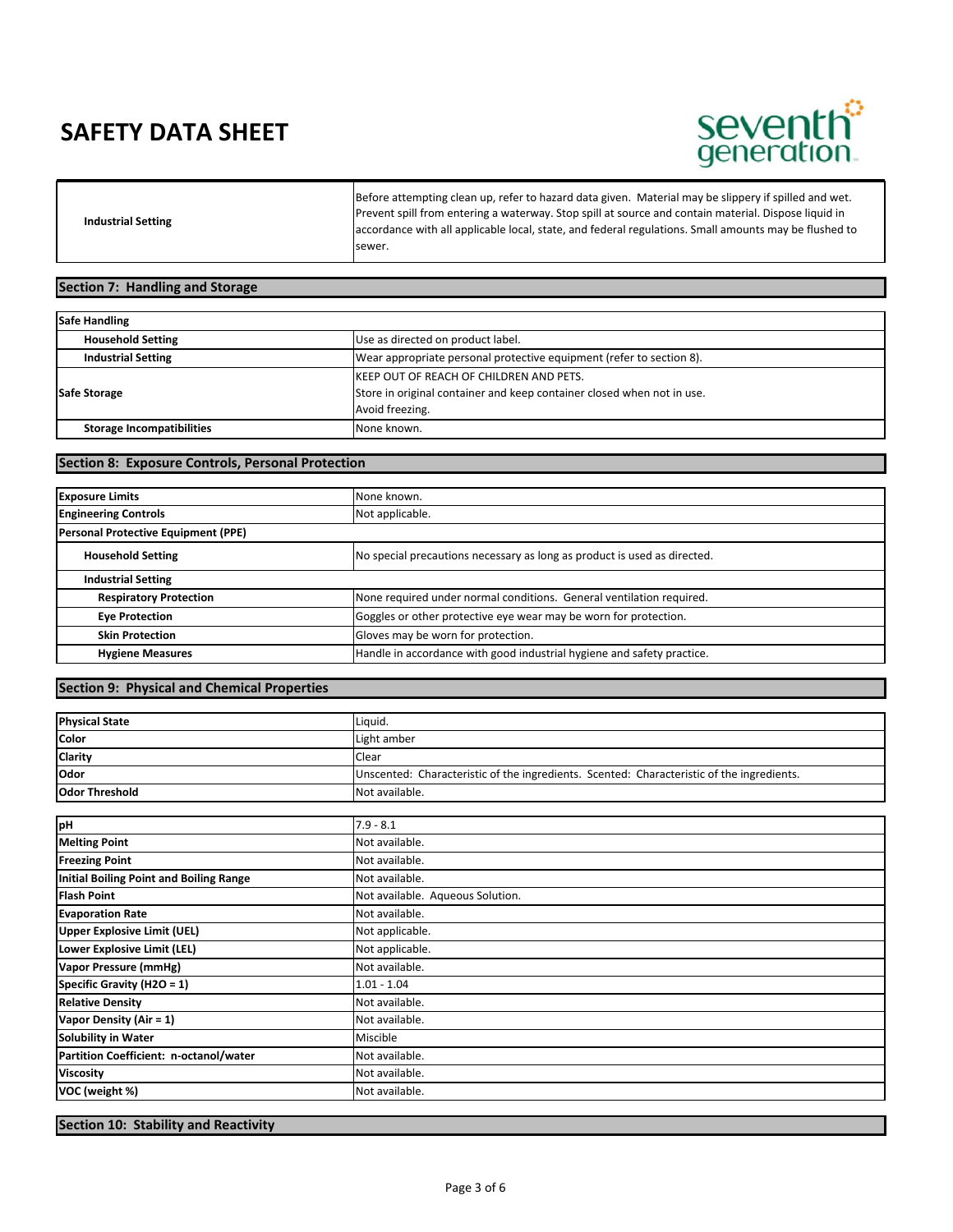

| Stable.<br>None known.<br>None known.<br>In general, cleaning products should not be mixed with other household chemicals, unless specifically<br><b>Household Setting</b><br>provided for in the use directions.<br><b>Industrial Setting</b><br>None known.<br>None known.<br><b>Section 11: Toxicological Information</b><br>Potential Route(s) of Exposure<br>Eyes. Skin. Ingestion.<br><b>Oral Toxicity</b><br>LD50 >5000 mg/kg, calculated based on ingredients.<br>Not available.<br><b>Dermal Toxicity</b><br>Not available.<br><b>Inhalation Toxicity</b><br>Minimal Irritant, based on in-vitro data.<br><b>Eye Contact</b><br><b>Skin Contact</b><br>Non-Irritant, based on Human Repeat Insult Patch Test (HRIPT).<br>Refer to section 3 for ingredient LD50 (acute oral).<br>Not expected to have chronic health effects.<br>Does not indicate a potential for allergic contact sensitization, based on Human Repeat Insult Patch Test<br>(HRIPT).<br>Not expected to have chronic health effects.<br>No Ingredients Listed<br><b>NTP</b><br><b>IARC</b><br>No Ingredients Listed<br><b>OSHA</b><br>No Ingredients Listed<br>Not expected to have chronic health effects.<br>Not expected to have chronic health effects.<br>Not expected to have chronic health effects.<br>Not expected to have chronic health effects. |                                           |                |
|----------------------------------------------------------------------------------------------------------------------------------------------------------------------------------------------------------------------------------------------------------------------------------------------------------------------------------------------------------------------------------------------------------------------------------------------------------------------------------------------------------------------------------------------------------------------------------------------------------------------------------------------------------------------------------------------------------------------------------------------------------------------------------------------------------------------------------------------------------------------------------------------------------------------------------------------------------------------------------------------------------------------------------------------------------------------------------------------------------------------------------------------------------------------------------------------------------------------------------------------------------------------------------------------------------------------------------------|-------------------------------------------|----------------|
|                                                                                                                                                                                                                                                                                                                                                                                                                                                                                                                                                                                                                                                                                                                                                                                                                                                                                                                                                                                                                                                                                                                                                                                                                                                                                                                                        | Reactivity                                | Not available. |
|                                                                                                                                                                                                                                                                                                                                                                                                                                                                                                                                                                                                                                                                                                                                                                                                                                                                                                                                                                                                                                                                                                                                                                                                                                                                                                                                        | <b>Chemical Stability</b>                 |                |
|                                                                                                                                                                                                                                                                                                                                                                                                                                                                                                                                                                                                                                                                                                                                                                                                                                                                                                                                                                                                                                                                                                                                                                                                                                                                                                                                        | <b>Possibility of Hazardous Reactions</b> |                |
|                                                                                                                                                                                                                                                                                                                                                                                                                                                                                                                                                                                                                                                                                                                                                                                                                                                                                                                                                                                                                                                                                                                                                                                                                                                                                                                                        | <b>Conditions to Avoid</b>                |                |
|                                                                                                                                                                                                                                                                                                                                                                                                                                                                                                                                                                                                                                                                                                                                                                                                                                                                                                                                                                                                                                                                                                                                                                                                                                                                                                                                        | <b>Incompatible Materials</b>             |                |
|                                                                                                                                                                                                                                                                                                                                                                                                                                                                                                                                                                                                                                                                                                                                                                                                                                                                                                                                                                                                                                                                                                                                                                                                                                                                                                                                        |                                           |                |
|                                                                                                                                                                                                                                                                                                                                                                                                                                                                                                                                                                                                                                                                                                                                                                                                                                                                                                                                                                                                                                                                                                                                                                                                                                                                                                                                        |                                           |                |
|                                                                                                                                                                                                                                                                                                                                                                                                                                                                                                                                                                                                                                                                                                                                                                                                                                                                                                                                                                                                                                                                                                                                                                                                                                                                                                                                        | <b>Hazardous Decomposition Products</b>   |                |
|                                                                                                                                                                                                                                                                                                                                                                                                                                                                                                                                                                                                                                                                                                                                                                                                                                                                                                                                                                                                                                                                                                                                                                                                                                                                                                                                        |                                           |                |
|                                                                                                                                                                                                                                                                                                                                                                                                                                                                                                                                                                                                                                                                                                                                                                                                                                                                                                                                                                                                                                                                                                                                                                                                                                                                                                                                        |                                           |                |
|                                                                                                                                                                                                                                                                                                                                                                                                                                                                                                                                                                                                                                                                                                                                                                                                                                                                                                                                                                                                                                                                                                                                                                                                                                                                                                                                        |                                           |                |
|                                                                                                                                                                                                                                                                                                                                                                                                                                                                                                                                                                                                                                                                                                                                                                                                                                                                                                                                                                                                                                                                                                                                                                                                                                                                                                                                        |                                           |                |
|                                                                                                                                                                                                                                                                                                                                                                                                                                                                                                                                                                                                                                                                                                                                                                                                                                                                                                                                                                                                                                                                                                                                                                                                                                                                                                                                        | <b>Effects of Acute Exposure</b>          |                |
|                                                                                                                                                                                                                                                                                                                                                                                                                                                                                                                                                                                                                                                                                                                                                                                                                                                                                                                                                                                                                                                                                                                                                                                                                                                                                                                                        |                                           |                |
|                                                                                                                                                                                                                                                                                                                                                                                                                                                                                                                                                                                                                                                                                                                                                                                                                                                                                                                                                                                                                                                                                                                                                                                                                                                                                                                                        |                                           |                |
|                                                                                                                                                                                                                                                                                                                                                                                                                                                                                                                                                                                                                                                                                                                                                                                                                                                                                                                                                                                                                                                                                                                                                                                                                                                                                                                                        |                                           |                |
|                                                                                                                                                                                                                                                                                                                                                                                                                                                                                                                                                                                                                                                                                                                                                                                                                                                                                                                                                                                                                                                                                                                                                                                                                                                                                                                                        |                                           |                |
|                                                                                                                                                                                                                                                                                                                                                                                                                                                                                                                                                                                                                                                                                                                                                                                                                                                                                                                                                                                                                                                                                                                                                                                                                                                                                                                                        |                                           |                |
|                                                                                                                                                                                                                                                                                                                                                                                                                                                                                                                                                                                                                                                                                                                                                                                                                                                                                                                                                                                                                                                                                                                                                                                                                                                                                                                                        | <b>Component Information</b>              |                |
|                                                                                                                                                                                                                                                                                                                                                                                                                                                                                                                                                                                                                                                                                                                                                                                                                                                                                                                                                                                                                                                                                                                                                                                                                                                                                                                                        | <b>Effects of Chronic Exposure</b>        |                |
|                                                                                                                                                                                                                                                                                                                                                                                                                                                                                                                                                                                                                                                                                                                                                                                                                                                                                                                                                                                                                                                                                                                                                                                                                                                                                                                                        | <b>Sensitization</b>                      |                |
|                                                                                                                                                                                                                                                                                                                                                                                                                                                                                                                                                                                                                                                                                                                                                                                                                                                                                                                                                                                                                                                                                                                                                                                                                                                                                                                                        | Carcinogenicity                           |                |
|                                                                                                                                                                                                                                                                                                                                                                                                                                                                                                                                                                                                                                                                                                                                                                                                                                                                                                                                                                                                                                                                                                                                                                                                                                                                                                                                        |                                           |                |
|                                                                                                                                                                                                                                                                                                                                                                                                                                                                                                                                                                                                                                                                                                                                                                                                                                                                                                                                                                                                                                                                                                                                                                                                                                                                                                                                        |                                           |                |
|                                                                                                                                                                                                                                                                                                                                                                                                                                                                                                                                                                                                                                                                                                                                                                                                                                                                                                                                                                                                                                                                                                                                                                                                                                                                                                                                        |                                           |                |
|                                                                                                                                                                                                                                                                                                                                                                                                                                                                                                                                                                                                                                                                                                                                                                                                                                                                                                                                                                                                                                                                                                                                                                                                                                                                                                                                        | <b>Reproductive Effects</b>               |                |
|                                                                                                                                                                                                                                                                                                                                                                                                                                                                                                                                                                                                                                                                                                                                                                                                                                                                                                                                                                                                                                                                                                                                                                                                                                                                                                                                        | <b>Teratogenicity</b>                     |                |
|                                                                                                                                                                                                                                                                                                                                                                                                                                                                                                                                                                                                                                                                                                                                                                                                                                                                                                                                                                                                                                                                                                                                                                                                                                                                                                                                        | <b>Mutagenicity</b>                       |                |
|                                                                                                                                                                                                                                                                                                                                                                                                                                                                                                                                                                                                                                                                                                                                                                                                                                                                                                                                                                                                                                                                                                                                                                                                                                                                                                                                        | <b>Target Organ Effects</b>               |                |

#### **Section 12: Ecological Information**

| <b>Ecotoxicity</b>                   | Not available.                                       |
|--------------------------------------|------------------------------------------------------|
| <b>Persistence and Degradability</b> | This product is biodegradable, based on ingredients. |
| <b>Bioaccumulative Potential</b>     | Not applicable.                                      |
| <b>Mobility in Soil</b>              | Not available.                                       |
| <b>Environmental Fate</b>            | No adverse effects expected.                         |

### **Section 13: Disposal Considerations**

| <b>Product Waste</b>                    | Any disposal must be in compliance with applicable local, state, provincial and federal laws and<br>regulations.                                                                                                                                                                                                                               |
|-----------------------------------------|------------------------------------------------------------------------------------------------------------------------------------------------------------------------------------------------------------------------------------------------------------------------------------------------------------------------------------------------|
| <b>Household Setting</b>                | Product residues in the bottle may be discarded in trash, or diluted with water and disposed via sewer.<br>When used as directed, the product is septic-safe.                                                                                                                                                                                  |
| <b>Industrial Setting</b>               | When disposed as waste in its original form, this product is not considered hazardous waste under<br>Federal regulations, however regulations may vary by state or province and may designate it as<br>hazardous waste. Check with your local waste and waste water authorities. We are aware of the<br>following state waste classifications: |
| <b>California Hazardous Waste Code</b>  | 561                                                                                                                                                                                                                                                                                                                                            |
| <b>Connecticut Hazardous Waste Code</b> | CT <sub>04</sub>                                                                                                                                                                                                                                                                                                                               |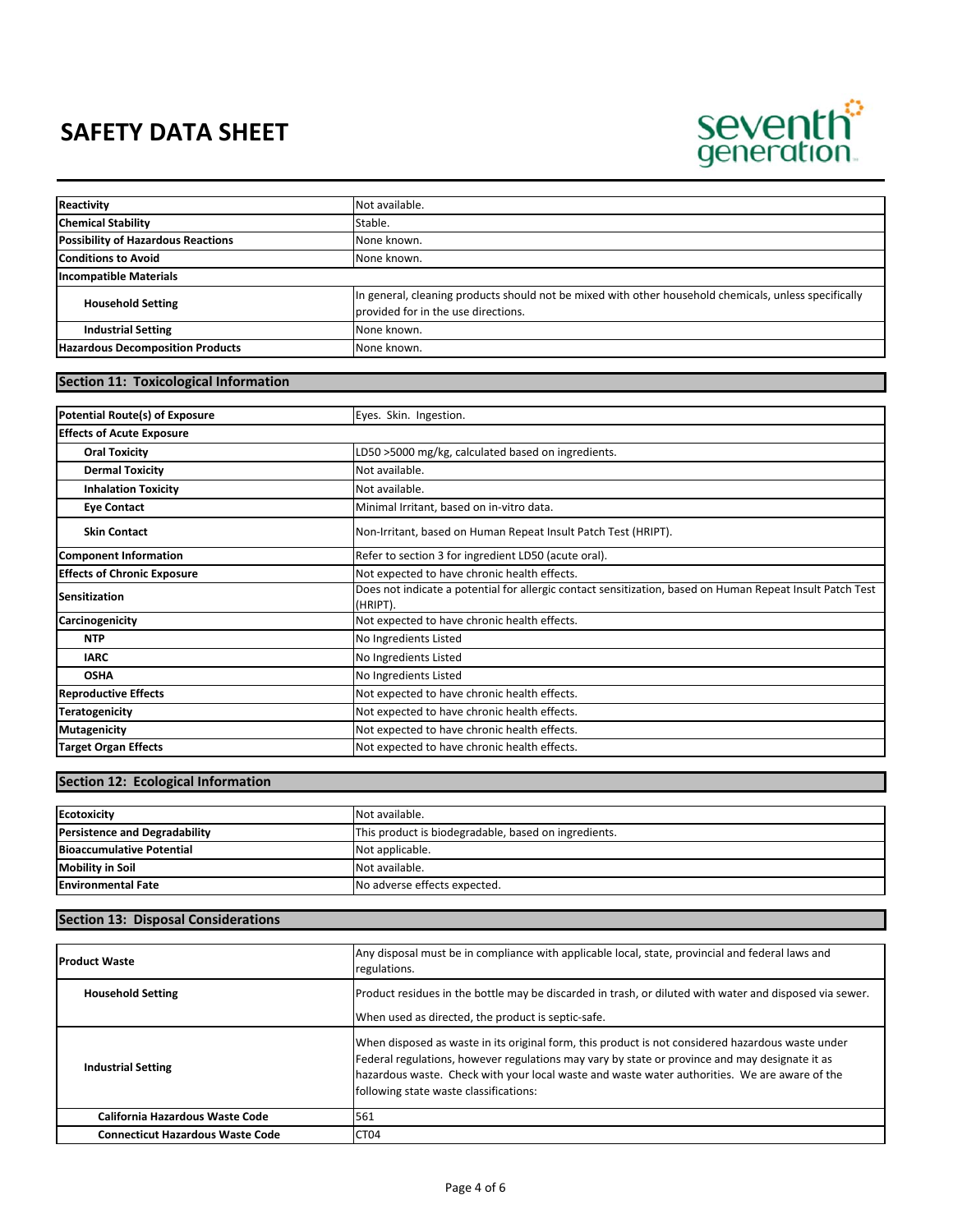

| Michigan Liquid Waste Code             | 029L                                                                                                                                                       |
|----------------------------------------|------------------------------------------------------------------------------------------------------------------------------------------------------------|
| <b>Washington Hazardous Waste Code</b> | <b>WT02</b>                                                                                                                                                |
| <b>Empty Packaging</b>                 | Empty &<br>Replace Cap<br>Offer empty container for recycling. If recycling<br>is not available, discard in trash.<br>œ<br><b>PLASTIC</b><br><b>BOTTLE</b> |

| U.S. DOT (Surface Transport)     | Not regulated.                                                                                                                                                                                                     |
|----------------------------------|--------------------------------------------------------------------------------------------------------------------------------------------------------------------------------------------------------------------|
| U.S. States (Surface Transport)  | Not regulated as finished product.<br>Regulated in some states if the product is disposed of in its original form as waste by commercial<br>users/handlers. Refer to Section 13. for applicable state waste codes. |
| Canadian TDG (Surface Transport) | Not regulated.                                                                                                                                                                                                     |
| <b>IATA (Air Transport)</b>      | Not regulated.                                                                                                                                                                                                     |
| <b>IMDG (Marine Transport)</b>   | Not regulated.                                                                                                                                                                                                     |
|                                  |                                                                                                                                                                                                                    |

#### **Section 15: Regulatory Information**

**Section 14: Transport Information**

| lu.s.                                        |                                                                                                                                                                                                                                                       |
|----------------------------------------------|-------------------------------------------------------------------------------------------------------------------------------------------------------------------------------------------------------------------------------------------------------|
| <b>Toxic Substances Control Act (TSCA)</b>   | This product complies with the inventory requirements of the U.S. Toxic Substances Control Act (TSCA).                                                                                                                                                |
| <b>California Prop 65</b>                    | This product is not subject to the labeling requirements of California's Proposition 65.                                                                                                                                                              |
| <b>California Air Resources Board (CARB)</b> | Not applicable.                                                                                                                                                                                                                                       |
| <b>Canada</b>                                |                                                                                                                                                                                                                                                       |
| Domestic Substances List (DSL)               | This product complies with the inventory requirements under Canada's Domestic Substances List (DSL) or<br>Non-Domestic Substances List (NDSL) or is otherwise in compliance with the New Substances Notification<br>(NSN) regulations or exemptions.  |
| <b>Right to Know</b>                         | Regardless of hazard classification, Seventh Generation discloses all intentionally added ingredients and,<br>if applicable incidental ingredients $\geq 1\%$ on the product label. Please refer to Section 3. of this SDS for<br>ingredient listing. |
| <b>Other</b>                                 | Fragrances used in this product comply with applicable International Fragrance Association (IFRA)<br>guidance.                                                                                                                                        |

#### **Section 16: Other Information**

| <b>Prepared by</b>   | Seventh Generation Inc.                         |
|----------------------|-------------------------------------------------|
| <b>Issuing Date</b>  | 13 May 2015                                     |
| <b>Revision Date</b> | 13 May 2015                                     |
| <b>Revision Note</b> | Revised format as per OSHA 2012 and WHMIS 2015. |

**Please note:** This product is manufactured and marketed for consumer use and should be used as directed on the product label for the intended purpose. Seventh Generation warrants that this product conforms to our standard specification when released to the market and when used according to directions. To the best of our knowledge, the information contained herein is accurate. However, we do not assume any liability whatsoever for the accuracy or completeness of the information contained herein. Final determination of the suitability of any product is the sole responsibility of the user. All products may present unknown hazards and should be used with requisite caution. Although certain hazards are described herein, we cannot guarantee that these are the only hazards that exist.

Other abbreviations used in this document:

DOT – (U.S.) Department of Transportation

EPA – (U.S.) Environmental Protection Agency